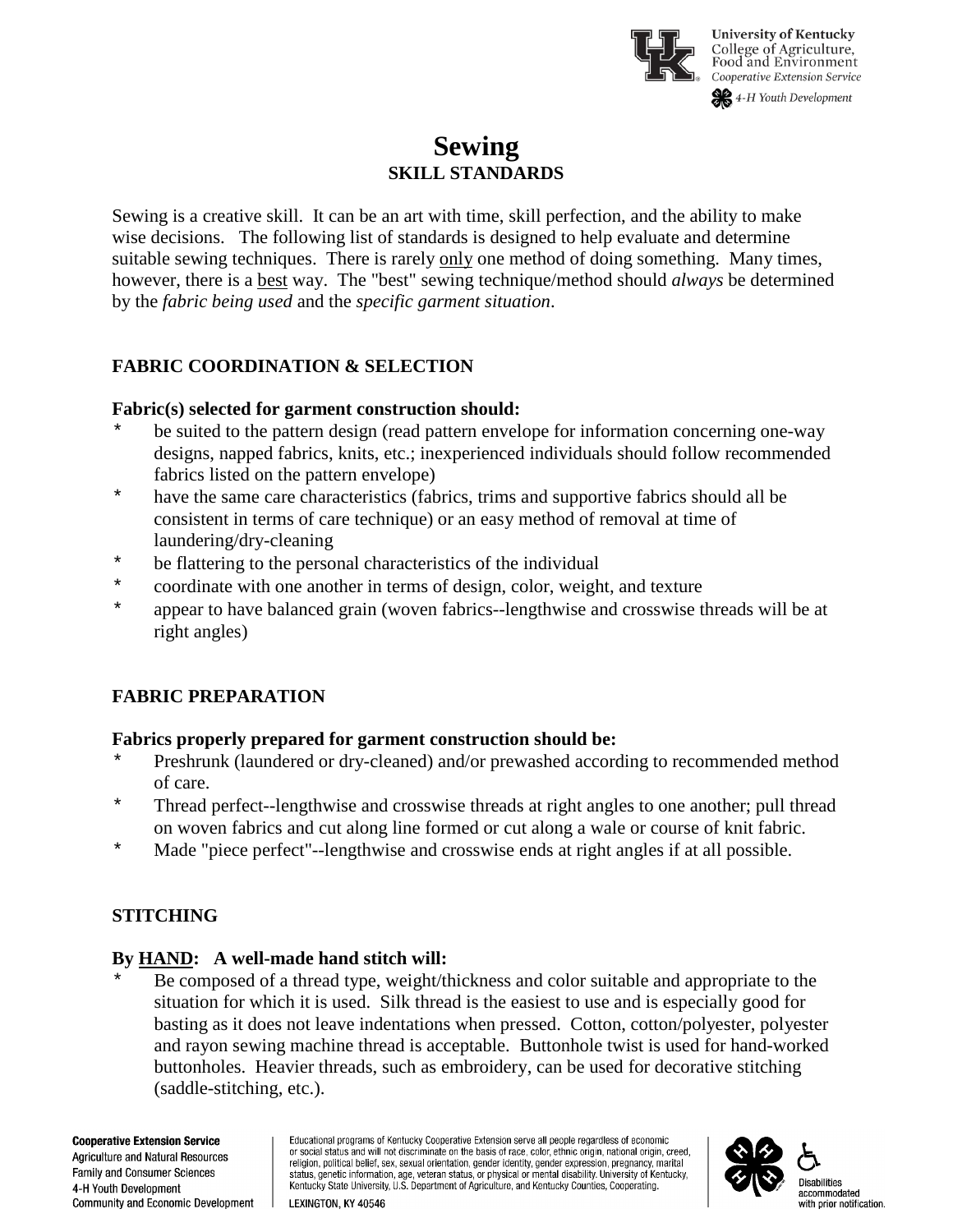- $\Box$  Use white or light-colored thread when basting as dark colors can leave permanent marks.
- $\Box$  Use same color, or as close as possible in color, when permanent stitching.
- \* Have stitch formation which is appropriate to the fabric and garment situation for which it is used--see handout **Hand Stitches** for specific information.
- \* Have thread ends appropriately secured at the beginning and ending of the stitching.If a knot is used: in permanent stitching it should be out of sight against an inside layer of fabric; in basting, the knot can be visible. If backstitching is used: thread should be secure with thread ends hidden between layers of fabric. Area where backstitching is done should be neat.
- \* Use single or double thread appropriate to the situation--see handout **Hand Stitches** for specific information. Generally speaking, a double thread is used when hand stitching except when basting.
- \* Be neat and well formed, appropriately spaced and secured with no thread-ends showing or unsightly thread "mess" visible.

### **By MACHINE: A well-made machine stitch will:**

- Have thread type, needle size and type appropriate to the fabric and situation for which it is used. Generally speaking, the finer the fabric, the finer the needle and thread. Thread expands to, or takes up the entire area created by the needle; there are no excessive holes created by the needle.
- \* Be a controlled, consistent length appropriate to the fabric and situation for which it is used. As a general rule, the heavier the fabric, the longer the stitch; the lighter weight the fabric, the shorter the stitch. Within this rule adjustments are made according to fabric texture and structure.
- \* Have top and bottom threads equally balanced--look the same on both sides of the fabric- appropriate thread tension. Stitching is not puckered on either side.
- \* Have stitching is even in length and appropriate to the fabric and stitching situation.<br>\* Be the type of stitching (regular sewing machine or overcast/serger) or stitch pattern
- Be the type of stitching (regular sewing machine or overcast/serger) or stitch pattern (standard or decorative) appropriate to the fabric and situation for which it is used.
- \* Be appropriately secured at the beginning and end of the line of stitching (backstitched, threads tied and clipped).
- \* Be spaced an appropriate distance from the edge of the fabric according to the function of the stitching.
- \* Be neat, straight and fits the purpose for which it was done (functional or decorative).

### **PRESSING**

#### **Evidence of good pressing:**

- \* The original texture of the fabric is maintained.<br>No shine or press marks show on right side of fa
- \* No shine or press marks show on right side of fabric.<br>No wright see a speak appear on smooth-surface
- No wrinkles or crinkle areas appear on smooth-surfaced fabric.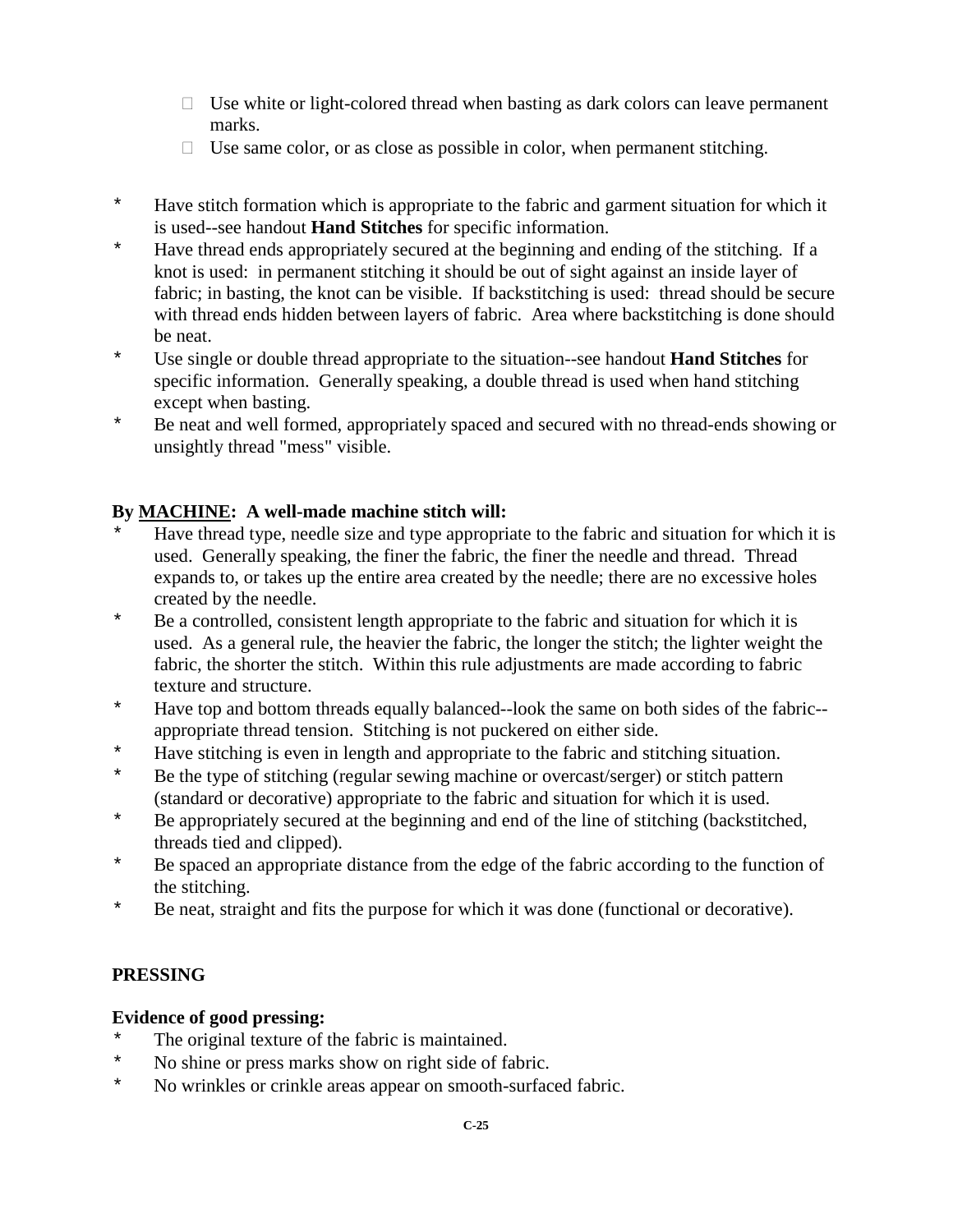- \* Seams and darts pressed smoothly on the stitching line. Fabric does not fold over the stitching line or stitching line or look bubbled. Edges of seam allowances and fold edges of darts do not form ridges on the right side of the garment.
- \* No water-spot or steam marks are visible.<br>\* Helps to create and maintain the proper sh
- \* Helps to create and maintain the proper shape and curve to the garment as well as the various garment segments (collar, sleeve, etc.).
- \* Provides a nice, neat finish to the inside and outside of the garment.

### **SEAMS**

### **A well-constructed seam should be:**

- Smooth and even in appearance on inside and outside of garment. Machine tension, stitch length and presser foot pressure is properly adjusted to suit the fabric and thread.
- \* Even in width throughout.
- \* Pressed open or according to type of seam and/or how it will be used in garment construction.
- \* Stitched with thread appropriate to fabric type, fiber content, and color. (Thread color should match or be slightly darker than fabric.)

# **SEAM FINISHES**

### **A well-constructed seam finish/edge finish should:**

- \* Be neat and smooth in appearance; does not add bulk.
- \* Be appropriate to the fabric.<br>Protect area and/or prevents
- Protect area and/or prevents edge from raveling/stretching.
- \* Not be visible from the right side of the garment.

# **DARTS, EASE, GATHERS, PLEATS, SHIRRING, TUCKS**

### **A well-constructed fitting dart should:**

- \* Be directed toward the body curve.<br> $\frac{1}{2}$  I Isually end 1/2 to 1-inch from the
- Usually end  $1/2$  to 1-inch from the fullest part of the body curve.
- \* Be tapered so it is smooth and free of puckers.<br>\* Be even and smooth in appearance
- \* Be even and smooth in appearance.<br>\* Be pressed before being crossed by
- Be pressed before being crossed by another line of stitching, and after the garment has been fitted. Uncut horizontal darts are pressed down; uncut vertical darts so that the fold is toward the center front or center back.
- \* Have threads secured at both ends by tying a knot, lock stitching or backstitching (use only on medium to heavy fabric or in seamline).

### **Well-constructed gathers, pleats and tucks should:**

Be evenly distributed and/or in accordance with pattern directions.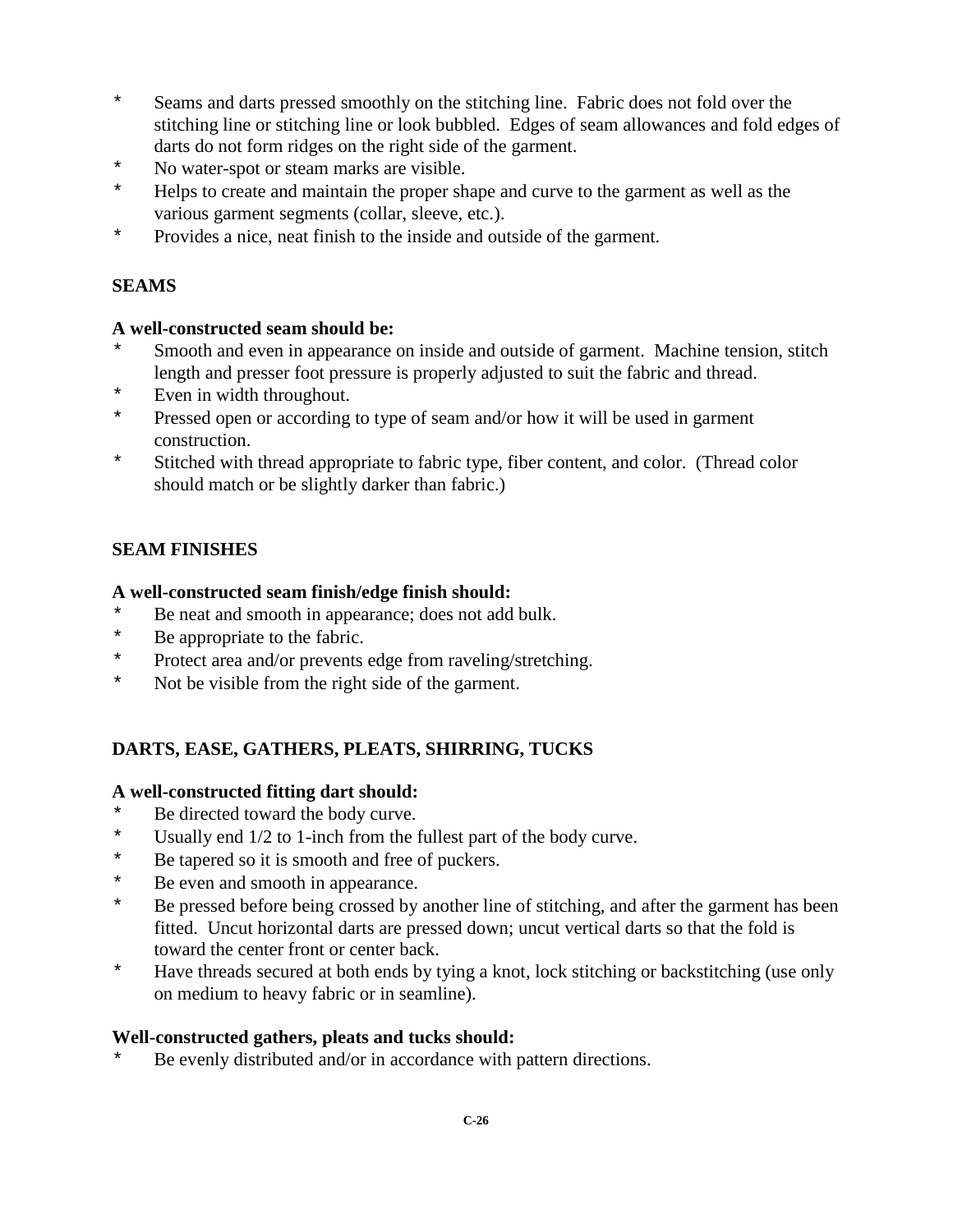- \* Be even and smooth in appearance.
- \* Pleats have ease for comfort but appear as a straight silhouette.<br>\* Tucks provide relaxed but defined fullness. They may be used
- Tucks provide relaxed but defined fullness. They may be used in place of gathers or fitting darts.

# **INTERFACING**

#### **A suitable, well-applied interfacing:**

- Is appropriate to the fashion fabric in terms fiber content/care, construction type (knit, woven, non-woven) and manner applied (sew-in vs. fusible). Interfacing fabrics can range from commercially designed interfacing fabric to self-fabric.
- \* Should be, or have, the same "grain" or "give" as the fashion fabric with which it is used.<br>\* Should coordinate in color as closely as possible. Use light color with light-colored fashion
- Should coordinate in color as closely as possible. Use light color with light-colored fashion fabrics, dark with dark.
- \* Provides the appropriate support or reinforcement needed to improve shape of garment or area. Interfacing is used in the appropriate locations in a garment.
- \* Does not alter color or hand of fashion fabric. If an appropriate weight cannot be found, it is best to go lighter than heavier.
- \* Appears flat and smooth; no bubbles, wrinkles, or folds.<br>\* Should not be visible or noticeable from the outside/right
- \* Should not be visible or noticeable from the outside/right side of the garment.<br>Nav vary in type and weight within the same garment. Multiple types and we
- May vary in type and weight within the same garment. Multiple types and weights of interfacing should be used depending on the area and function.

# **FACINGS**

#### **A well-constructed fitted facing should:**

- Fit smoothly. Neither the neckline seam nor the facing should show from the outside of the finished garment (unless it is designed to be stitched to the outside as a decorative as well as functional piece).
- \* Be the same shape and grain as the edge to be faced. (It is usually 2 1/2 to 3-inches wide and even in width throughout.)
- \* Be flat and smooth; free from bulk.
- \* Have the outside edges appropriately finished (according to fabric type/weight) to prevent raveling.
- \* Be securely held in place by understitching and tacking at seams or by top stitching. A professional looking facing will **never** be hand stitched all the way around.
- \* Be interfaced to prevent stretching and sagging, to cushion the enclosed seam, reinforce area, support the facing and garment, and to provide shape.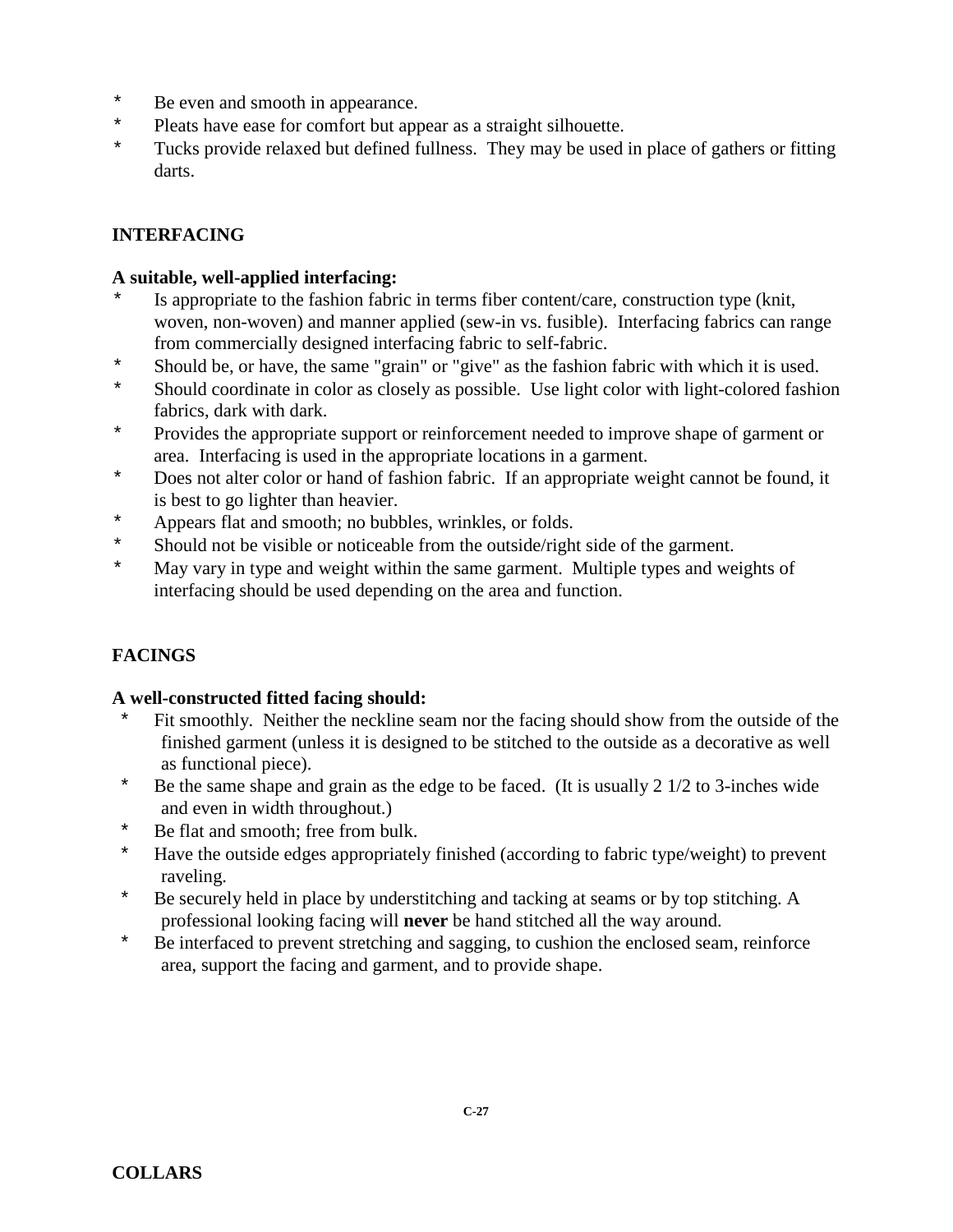### **A well-applied collar should:**

- Be smooth and free from wrinkles. The outer edge seam should not be visible from the right side.
- \* Have smooth curves or sharp points depending on the type and style of the collar. Bulk has been properly distributed through grading/layering, notching, clipping and/or trimming.
- \* Fit neckline area without unsightly gaps or wrinkles.<br>\* Be interfaced properly to maintain shape
- Be interfaced properly to maintain shape.
- \* Understitched on outer seam edge if needed.<br>\* Be well pressed
- Be well pressed.

### **BUTTONS & BUTTONHOLES**

### **Well-constructed buttons and buttonholes should:**

\* Be neat in appearance on the right and wrong side of the garment.

#### **Buttons should:**

- \* Fit the purpose to which they are intended--functional or decorative.<br>\* Be securely fastened with double thread and neat stitches.
- \* Be securely fastened with double thread and neat stitches.<br>\* Have a shank (thread or as part of button) to accommodate
- Have a shank (thread or as part of button) to accommodate the thickness of the fabric layers.
- \* Be reinforced, according to use (heavy-duty vs. moderate) and fabric type, with interfacing and/or another button.
- \* Be spaced in good proportion between top and bottom opening and in relation to the other buttons.
- \* Be placed in relation to the buttonhole on the center line or lap line. Placket should be smooth and flat; no gaping or pulling when buttons are secured in buttonholes.
- \* Be the appropriate size and style for garment design and fabric.

### **Buttonholes should be:**

- \* Made with the grain of the fabric, unless a bias cut garment or unusual design dictates otherwise.
- \* An equal distance apart, unless spaced for special design effects.<br>\* An even distance from the garment edge and in conjunction with
- \* An even distance from the garment edge and in conjunction with center line or lap line.<br>Next say in relation to the button size and thickness
- \* Sized in relation to the button size and thickness.<br>\* Applied to an area which has been properly interf
- \* Applied to an area which has been properly interfaced.<br>\* The same length and width when the same size/shape h
- \* The same length and width when the same size/shape button has been used.<br>\* Spaced according to the size of the button and garment design/function. But
- Spaced according to the size of the button and garment design/function. Buttons and buttonholes should hold garment securely closed without strain or stress.
- \* Positioned so that the button can be secured and will ride slightly toward the garment edge in a horizontal buttonhole and toward the top in a vertical buttonhole.
- \* Neatly slashed and unsightly threads removed (a small amount of liquid seam retardant can be used on the machine-worked lips to prevent additional threads from coming out).
- \* Securely fastened with threads hidden in between the layers of fabric.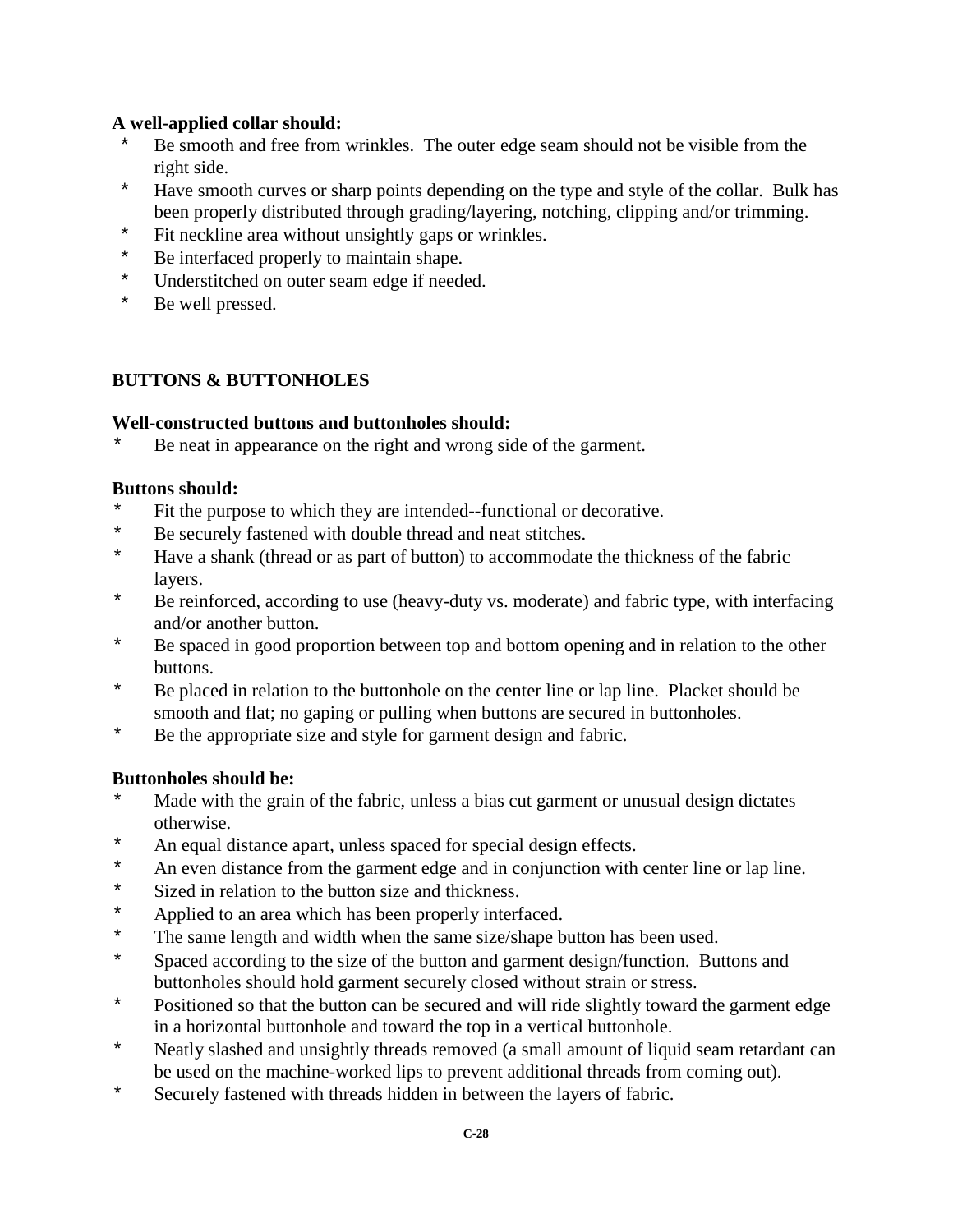## **HOOKS, EYES & SNAP FASTENERS**

#### **Well-constructed, well-applied fasteners should be:**

- \* Appropriate for the garment design and fabric being used.<br>\* Applied to an area which has been reinforced with interfac-
- Applied to an area which has been reinforced with interfacing.
- \* Sewn in place with a single thread and buttonhole stitch, (double thread may be used when fastener is large. Stitches should be small and even for the greatest durability and neatness.
- \* Secured so that stitches do not show on the right side of the garment/fabric.
- \* Neat in appearance and secure.

### **ZIPPERS & ZIPPER PLACKETS**

#### **A well-constructed zipper placket and well-applied zipper should:**

- \* Be flat when closed and neat in appearance. Zipper lies smoothly with not stretching or puckering of fabric.
- \* Have smooth even stitches, evenly spaced from placket edge.
- \* Have stitching across the bottom of the placket, or across both ends of a dress side opening 1/8-inch beyond zipper stop.
- \* Have thread ends secured and hidden in folds of fabric so they will not be caught in the zipper teeth.

#### **Zipper placket should be:**

- Properly prepared and pressed prior to zipper insertion.
- \* Sized to the zipper length. (Skirt plackets with a waistband begin just above the bar tack at the top of the zipper plus a seam allowance and end 1/8-inch below zipper teeth. Neckline plackets should be the length of the zipper, plus 1/2 inch; if the neckline is unfinished, add a seam allowance.)

#### **Zipper should be:**

- Suited in terms of weight, size and length to the garment design, fabric being used and the opening location on the garment. Color should match or coordinate with fabric color.
- \* Concealed beneath the edge of placket overlap from top to bottom.
- \* Positioned to fit the placket opening. Placket opens to the end of the zipper teeth and closes at the top of the zipper. (There should not be a hole above a skirt/pant zipper placement.)

### **SLEEVES**

#### **A well-constructed and correctly fitted set-in sleeve should:**

- \* Have a smooth, rounded cap with no pleats or gathers unless they are a garment design feature.
- Be applied so that there is ease in the underarm area as well as in the sleeve cap area.
- \* Have a good armhole line resulting from straight, even stitching, and well-matched seam lines.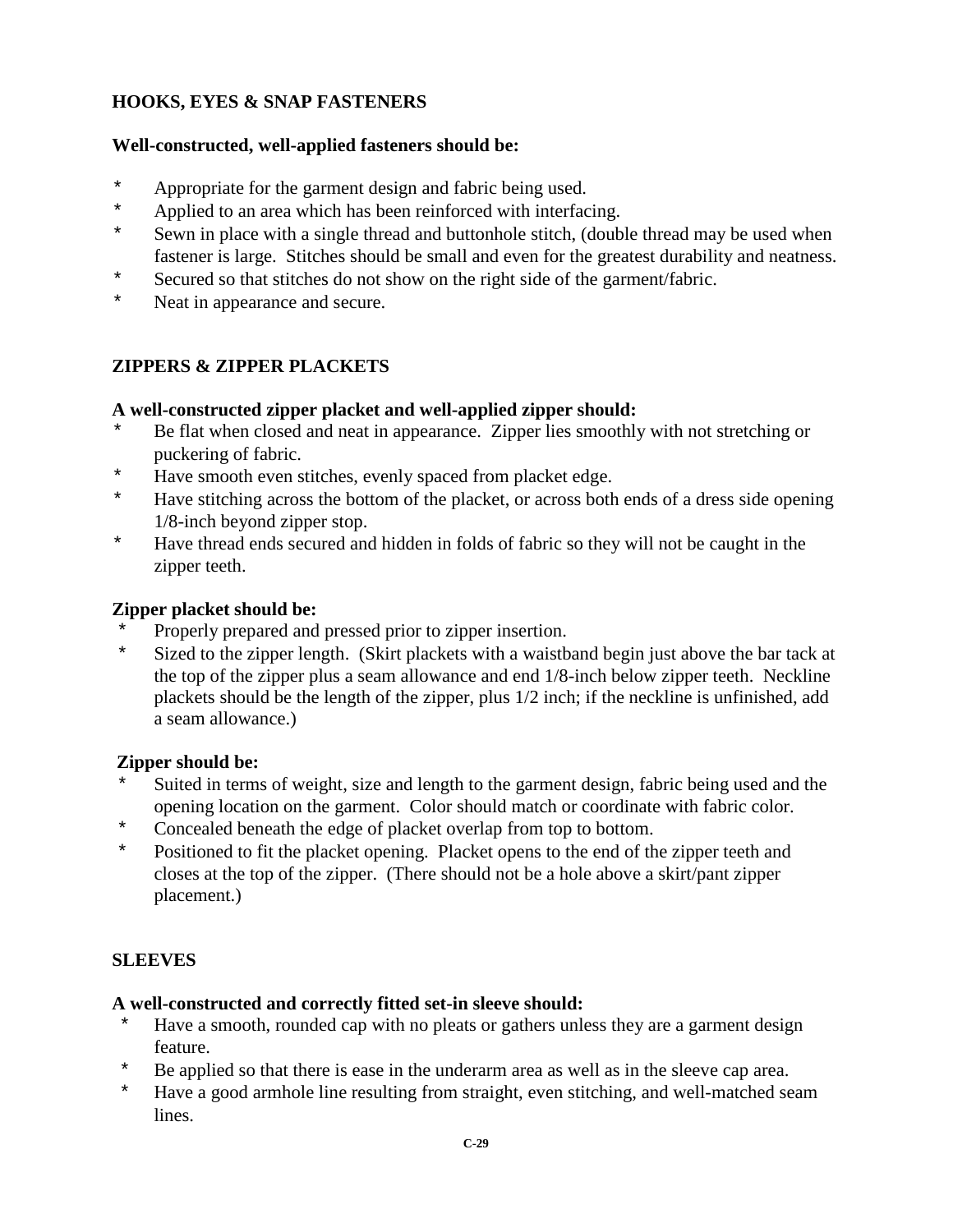- \* Have crosswise grain parallel to the floor, lengthwise grain perpendicular to the floor, and no diagonal wrinkles.
- \* Have a seam finish appropriate to the fabric.

## **WAISTBAND & WAISTLINE STAY/TREATMENT**

#### **A well-constructed waistband should:**

- \* Be smooth, flat and free from bulk and wrinkles.<br>\* Be even or consistent in width according to garm
- \* Be even or consistent in width according to garment style.<br>\* Be on grain and rainforced or interfaced to maintain shape
- \* Be on grain and reinforced or interfaced to maintain shape.<br>\* Have under lap under the band and extending beyond plack
- Have under lap under the band and extending beyond placket unless pattern dictates differently; overlap even with placket, unless pattern dictates differently.
- \* Have skirt or pants eased slightly onto waistband.
- \* Have square corners at ends of waistband.<br>\* Be securely stitched with smooth even still
- Be securely stitched with smooth, even stitching.
- \* Have appropriate fasteners which are properly located and secured in place.

### **A well-applied waistline stay should be:**

- Used to reinforce and stabilize the seam that joins the skirt to the bodice or to a yoke/facing.
- \* From firmly woven material (a narrow, grain-true strip of lightweight fabric) which has been shrunk before using.
- \* Secured over and caught in the seamline, on the wrong side of the garment.<br>\* Securely stitched with even stitches
- Securely stitched with even stitches.

**CASING** (a tunnel-like area made to house or enclose a drawstring or elastic)

### **A well-constructed casing:**

- Should be at least 1/4-inch wider than the drawstring or the elastic to be inserted.
- \* Type (applied or fold down) should be appropriate for the type of and/or location on the garment.
- \* Width should be even throughout.
- \* Should have smooth even stitching that is neatly secured at the beginning and end. Thread ends are appropriately hidden.
- \* If elastic is used, ends are neatly and securely attached.<br>\* Has sufficient elastic or drawstring to fit the body area
- \* Has sufficient elastic or drawstring to fit the body area comfortably and neatly.<br>\* May have/use a heading Heading should be even and well stitched throughout
- May have/use a heading. Heading should be even and well stitched throughout.

### **An applied casing should:**

- Be made of lightweight lining fabric (self-fabric if lightweight) or ready-made bias in order to reduce excess bulk.
- \* Have neat, even, turned-under ends to allow for easy insertion of elastic or drawstring.<br>\* Have seam edges graded (lavered beveled) to reduce bulk
- Have seam edges graded (layered, beveled) to reduce bulk.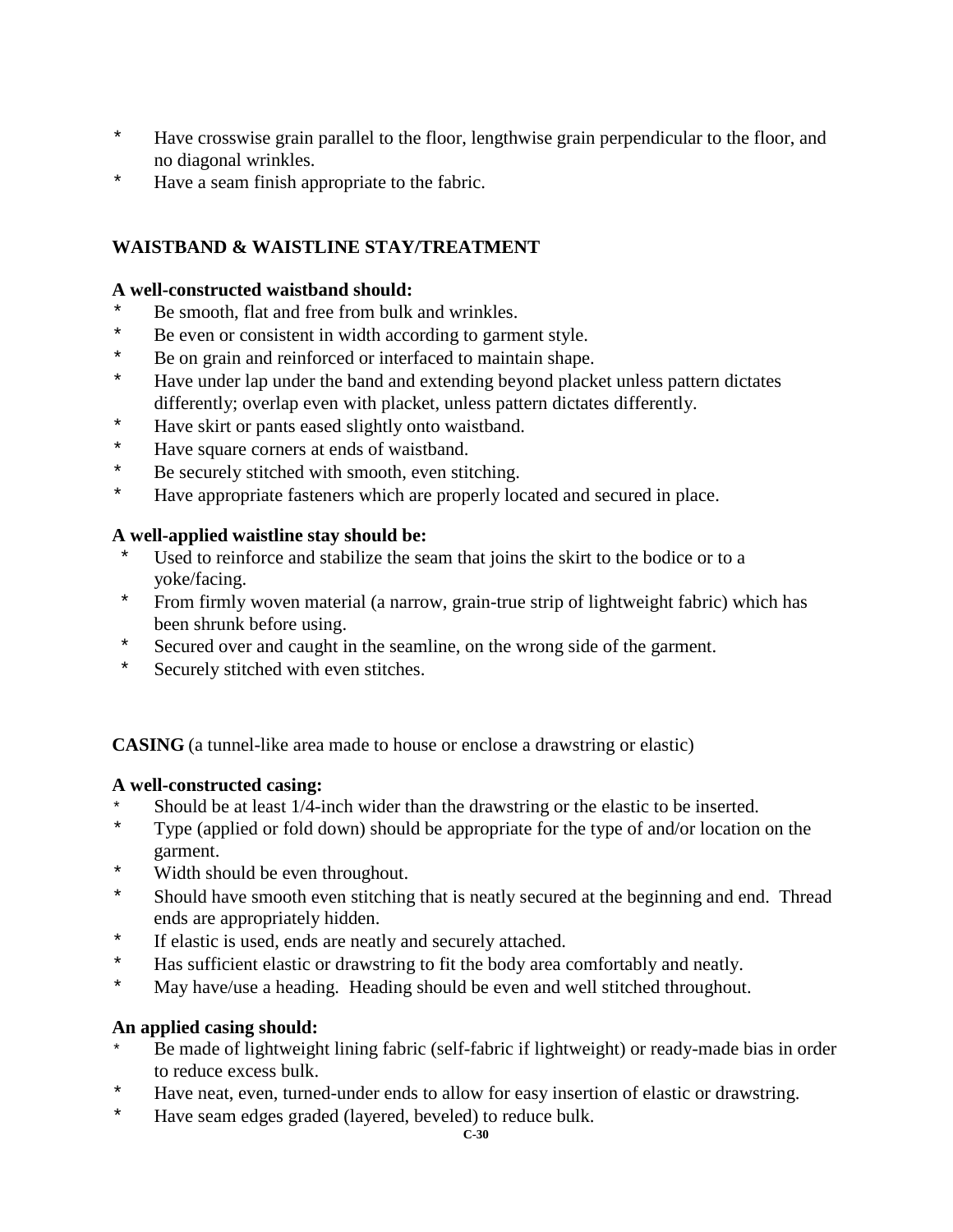### **A fold down casing should:**

- \* Be neatly finished. Opening used for elastic insertion should be closed with appropriate stitching to match and meet other stitching used to create casing.
- \* Have neat opening when a drawstring is used. A machine or handmade buttonhole is generally the opening of choice. Refer to **Buttonhole** for general information.

# **POCKETS**

# **A well-applied pocket:**

- \* Is neat in appearance inside and out. No loose threads.<br>\* Is appropriately placed for garment as well as personal
- Is appropriately placed for garment as well as personal body appearance and/or functional purposes.
- \* May or may not be lined depending on function and type.<br>\* Has even and neat tonstitching if appropriate
- Has even and neat topstitching if appropriate.
- \* Has rounded edges, square corners and/or be consistent in size, shape and design.<br>\* Has smooth even and neat machine and/or hand stitching when and where appropriate
- Has smooth, even and neat machine and/or hand stitching when and where appropriate.

### **A well-constructed pocket:**

- \* Has interfacing where appropriate to hold shape and/or to reinforce for functional purposes.
- \* Is graded, notched, clipped, and/or trimmed to reduce bulk along enclosed areas and when multiple layers of fabric are involved.
- \* Has reinforced stitching and/or interfacing at areas of stress.

# **HEMS**

# **A well-made hem should:**

- Be inconspicuous on the right side except when it is a decorative part of the garment design.
- \* Be an appropriate distance from the floor.<br>\* Be even in width and an appropriate denth
- Be even in width and an appropriate depth for fabric and garment design.
- \* Be free from bulk by seams which fall within hem area.
- \* Have fullness eased in and evenly distributed for a smooth, flat appearance.<br>\* Have edge appropriately finished for the type and weight of fabric and hem
- Have edge appropriately finished for the type and weight of fabric and hem stitch to be used.
- \* Be firmly secured with a hem stitch appropriate for the fabric and the hem edge finish.